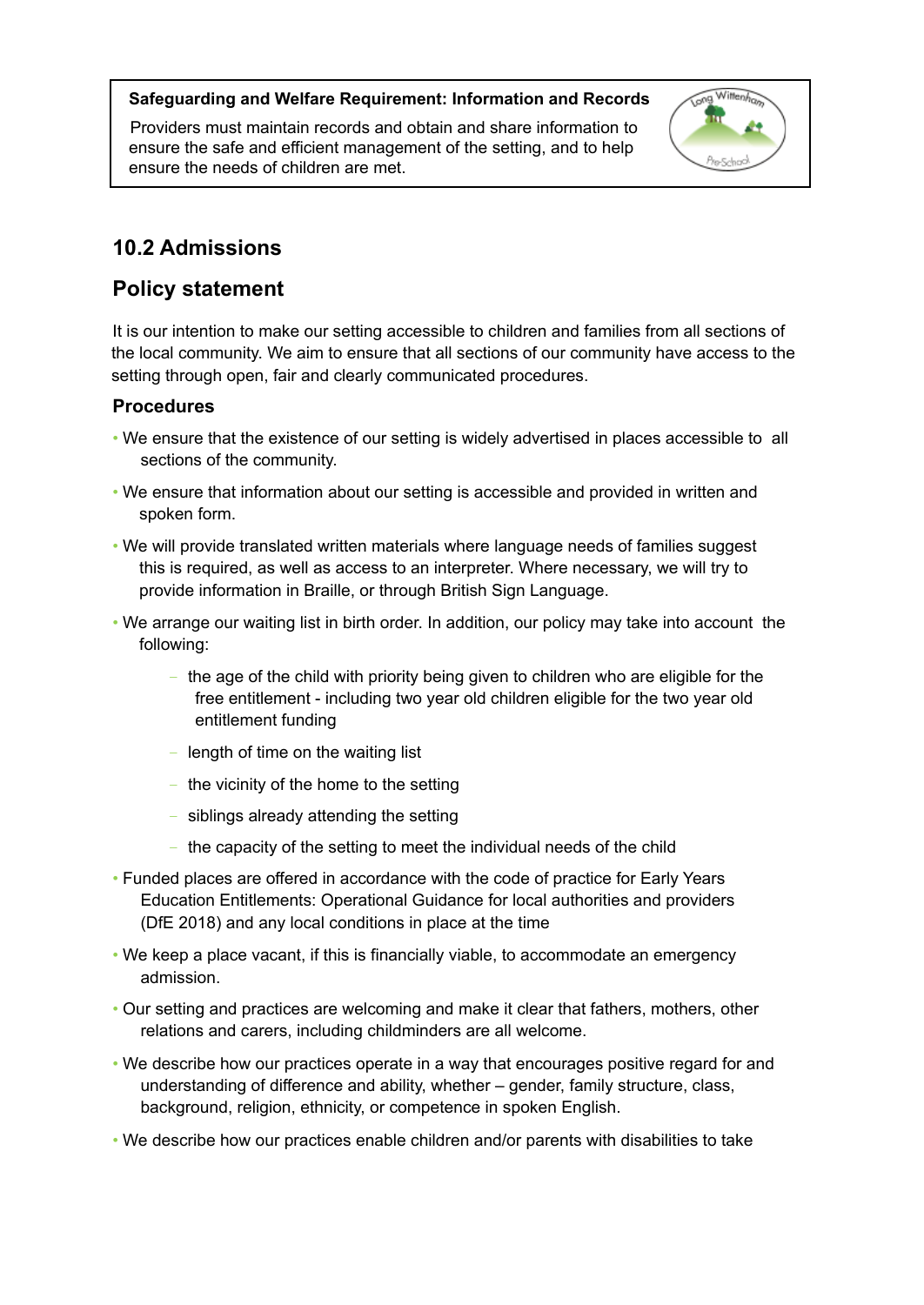part in the life of the setting.

- The needs and background of children joining the setting is monitored on the registration form, to ensure that no accidental or unintentional discrimination is taking place.
- •• Our Valuing Diversity and Promoting Equality Policy is shared and widely promoted to all.
- We consult with families about the opening times of the setting to ensure we accommodate a broad range of families' needs.
- We are flexible about attendance patterns to accommodate the needs of individual children and families, providing these do not disrupt the pattern of continuity in the setting that provides stability for all the children.
- Places are provided in accordance with the terms and conditions issued to every parent when the child takes up a place at the setting.
- Failure to comply with the terms and conditions may ultimately result in the provision of a place being withdrawn.

#### **Children with SEND**

- The manager must seek to determine an accurate assessment of a child's needs at registration. If the child's needs cannot be met from within the setting's core budget, then an application for SEN inclusion funding must be made immediately.
- Children with identified SEND must be offered a place when one becomes available as with any other child. However, the start date for children with more complex SEND will be determined by the preparations made to ensure the child's safety, well-being and accessibility in the setting. If a child's needs determine that adjustments need to be made, the manager must outline a realistic timeframe for completion, detailing the nature of adjustments e.g. risk assessment, staff training, health care plan and all other adjustments required. The child's safety at all times is paramount.
- At the time of registration, the manager must check to see if a child's family is in receipt of Disability Living Allowance**,** if so, the manager must ask for evidence to enable them to claim the Disability Access Fund directly from the local authority. If the family is eligible but not in receipt of the allowance, the setting manager will support the family in their application. More information can be found at

[www.gov.uk/disability-living-allowance-children/how-to-claim.](http://www.gov.uk/disability-living-allowance-children/how-to-claim)

**●** Preparation for admitting a child with SEND must be made in a reasonable amount of time and any delay in the child starting is scrutinised by the setting manager to avoid discrimination and negative impact on the child and family. During a preparation period the family and relevant agencies and the local authority must be regularly updated on the progress of the preparations.